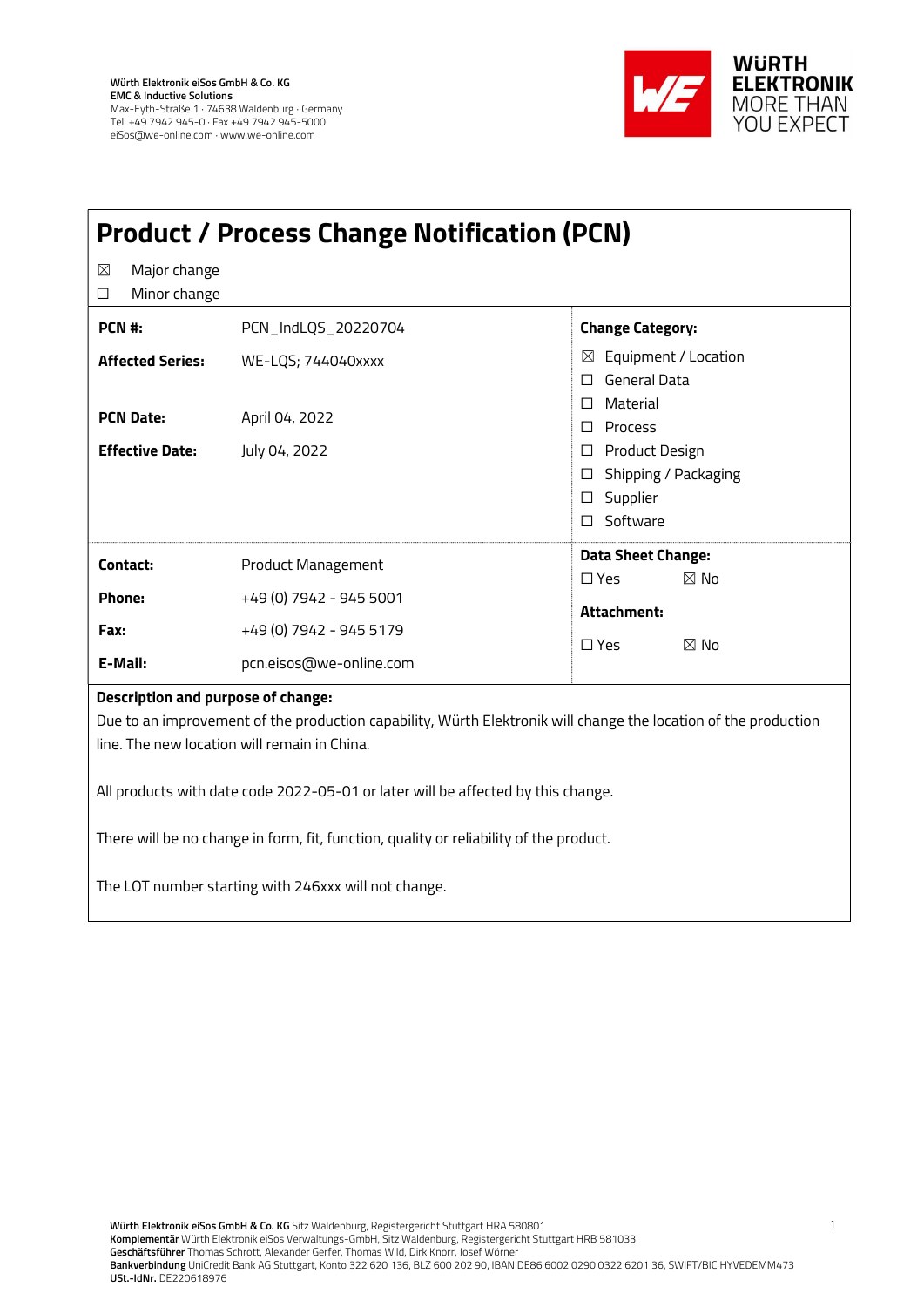

## Detail of Change:

Neither quality, electrical nor mechanical properties of the parts will be changed. No datasheet change. All dimensions and standard packaging quantity will remain the same.

All WE-LQS Types with date code 2022-05-01 or later are affected by this change:

74404020xxxx 74404024xxxx 74404032xxxx 74404041xxxx 74404042xxxx 74404052xxxx 74404054xxx 74404063xxxx 74404064xxxx 74404084xxx 74404086xxx